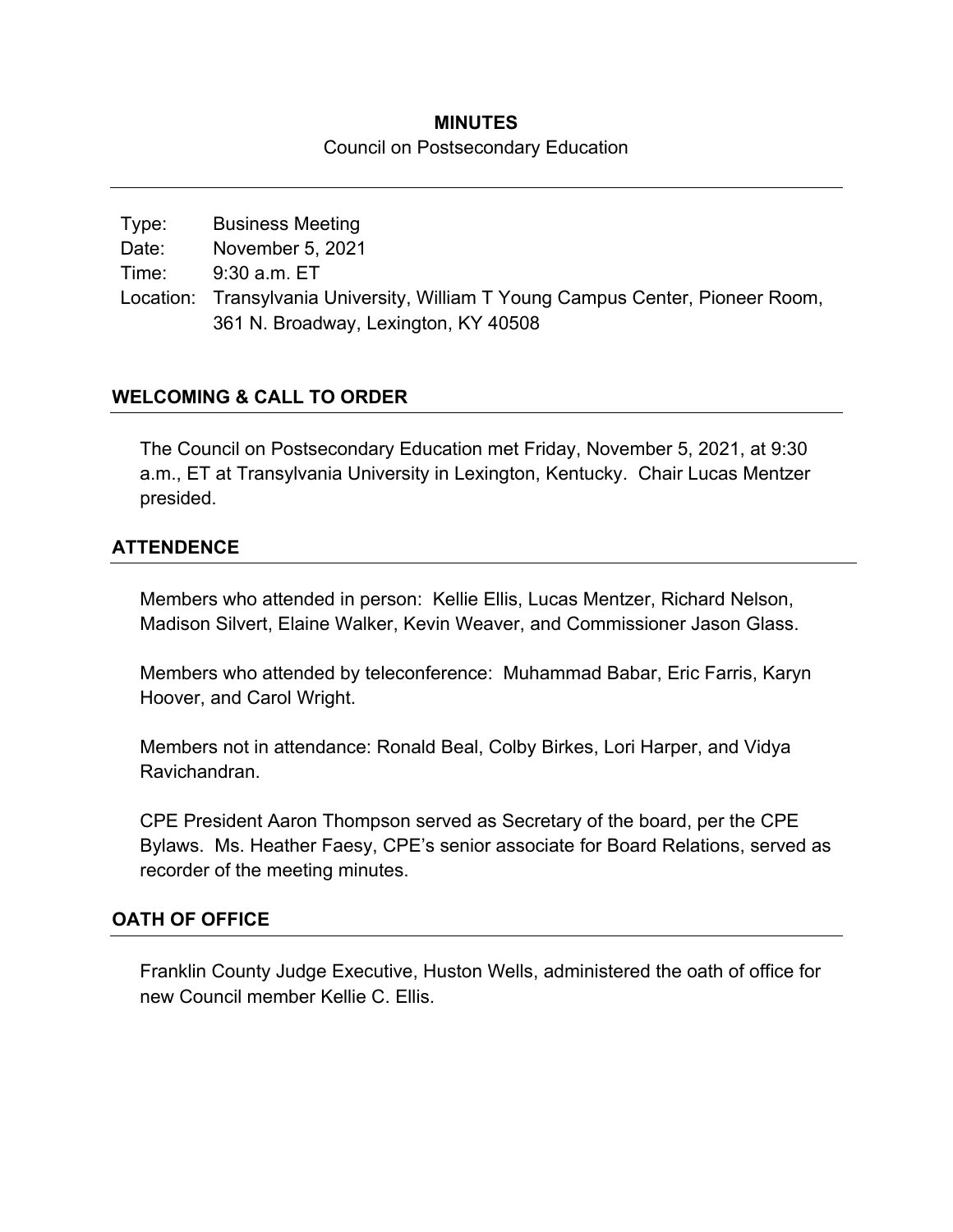### **APPROVAL OF THE MINUTES**

The minutes of the September 14, 2021 meeting were approved as distributed.

#### **RESOLUTION**

The Council approved a resolution for Council member Robert H. Staat for his support and service to the Council on Postsecondary Education and the Commonwealth of Kentucky. He served on the Council as the faculty representative from July 2013 through September 2021.

#### **REPORT FROM KDE COMMISSIONER JASON GLASS**

Kentucky Department of Education Commissioner Jason Glass provided an update on Kentucky's continued response to the COVID pandemic, the department's 2022 legislative priorities,

### **REPORT FROM CPE PRESIDENT AARON THOMPSON**

President Aaron Thompson provided an update on the upcoming legislative session and how the agency plans to communicate that a strong education system is important for the economy to prosper. He also discussed the Kentucky Student Success Collaborative Launch and the upcoming GO!vember week which is a collaborative campaign designed to inform Kentucky high school students and their key influencers about the college-going process and encourage them to complete the FAFSA and apply for and enroll in postsecondary education.

### **2021 COMMONWEALTH EDUCATION CONTIUUM RECOMMENDATIONS AND UPDATES ON CPE P-20 INITIATIVES**

Dr. Amanda Ellis, CPE's Associate Vice President, K-12 Policies and Programs and Dr. Jennifer Fraker, Executive Director, K-12 Policies and Programs provided an overview of the work taken by the Commonwealth Education Continuum (CEC). Formed to strengthen the education pipeline, the CEC is co-chaired by Lt. Governor Coleman, President Thompson and Commissioner Glass, and consists of 28 members ranging from early childhood to the workforce. The CEC created three workgroups with distinct focus areas: Early Postsecondary Opportunities, Educator Workforce and Diversity, and Successful Transition to Postsecondary Workgroups. Dr. Ellis and Dr. Fraker shared each of the workgroups' recommendations as well as actions the Council has already taken in response to those recommendations. They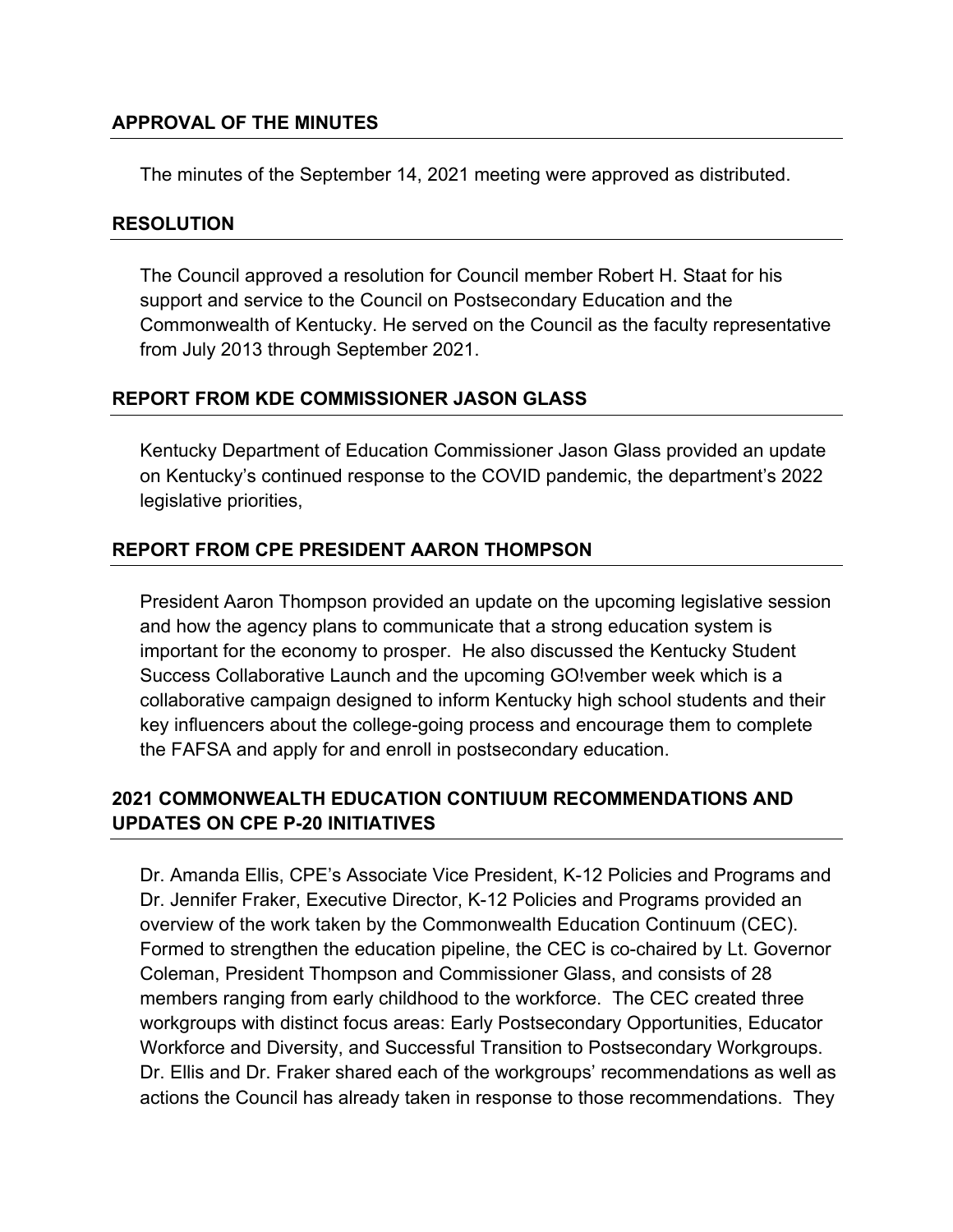also highlighted the funding secured thus far and the additional funding sources will be sought to expand efforts. Future updates will be provided at upcoming Council and Committee meetings.

# **KENTUCKY STATE UNIVERSITY (KSU) FINANCIAL REPORT AND MANAGEMENT AND IMPROVEMENT PLAN AREAS**

Mr. Travis Powell, Vice President and General Counsel, presented the Management and Improvement Plan areas for Kentucky State University (KSU). The request aligns with Executive Order signed by Governor Beshear on July 20, 2021.

The initial list of seven subject matter areas were adopted by the KSU Board of Regents at its October 19, 2021, upon recommendation of CPE staff after consultation with KSU leadership. Those areas were:

- 1. Comprehensive Cataloging and Review of University Policies and Procedures to Ensure Efficiency and compliance with state and federal law.
- 2. Guidelines for Salary Ranges and Benefits for all Faculty, Staff, and Administrators.
- 3. Board Member Training and Development, including but not limited to financial oversight and effective committee structure.
- 4. Organizational Structure and Development of Human Infrastructure.
- 5. Academic Program Offerings, Course Offerings, and Faculty Productivity Guidelines.
- 6. Accounting and Fiscal Reporting Systems, Collections, Budget, and Internal Controls Over Expenditures and Financial Reporting
- 7. Student Success and Enrollment Management Strategies

MOTION: Mr. Nelson moved that the Council approve the subject matter areas for the Kentucky State University Management and Improvement Plan. Mr. Silvert seconded the motion.

VOTE: The motion passed. Kevin Weaver abstained from the vote.

# **DIVERSITY PERFORMANCE IMPROVEMENT PLAN FOR BIG SANDY COMMUNITY AND TECHNICAL COLLEGE**

Mr. Powell and Dr. Dawn Offutt, Executive Director for Diversity, Equity and Inclusion presented the request from Big Sandy Community and Technical College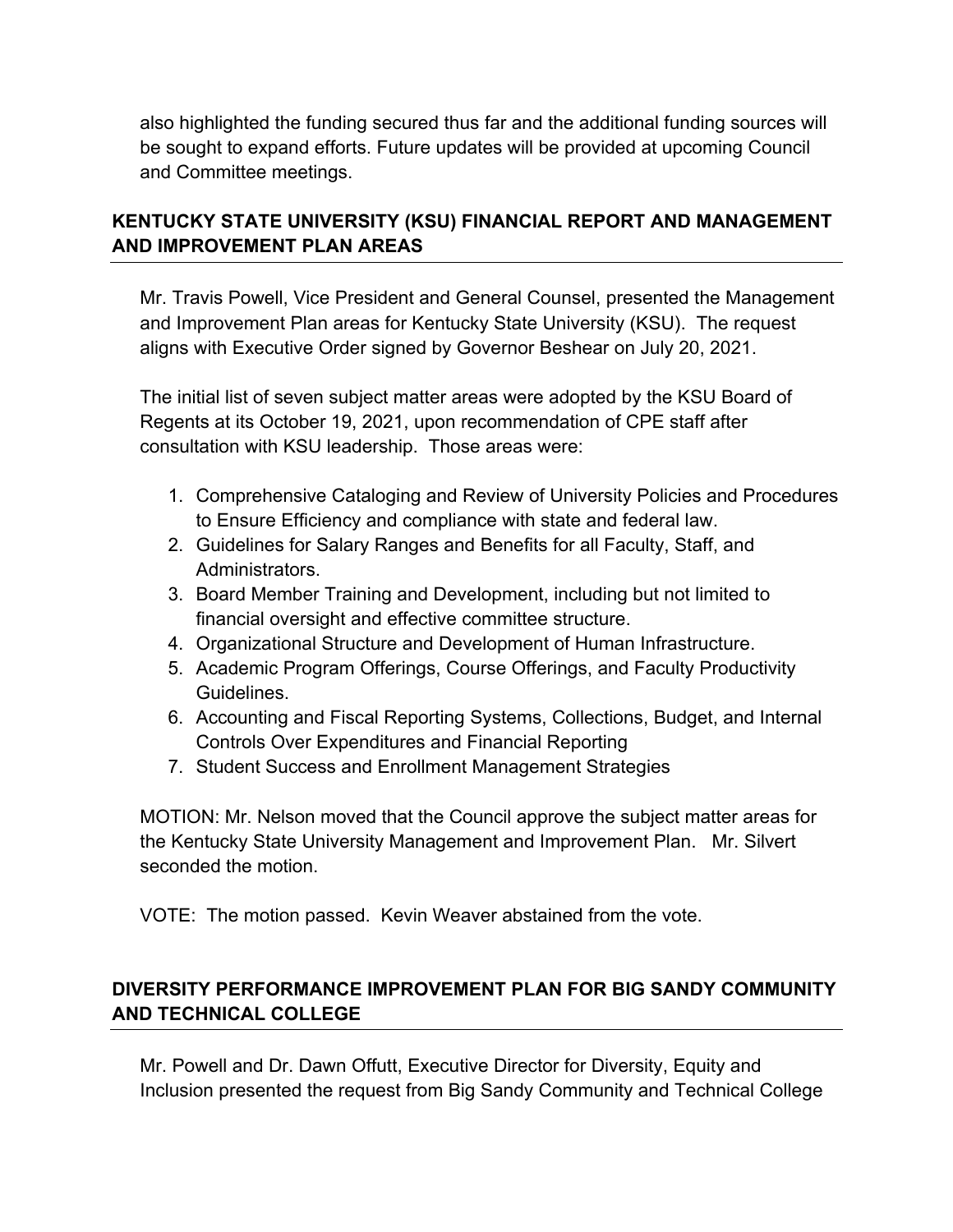(BSCTC) to approve their Diversity Performance Improvement Plan. In the most recent annual review conducted by the CPE Diversity Equity and Inclusion Unit in partnership with the Committee on Equal Opportunities, BSCTC did not meet the minimum score required to automatically be eligible to apply for new academic programs. As a result, Big Sandy requested a waiver and submitted the required improvement plan.

The Committee on Equal Opportunities is charged with reviewing improvement plans submitted; however, the Committee did not have a quorum present on October 25, 2021 in order to review the request. Therefore, CPE staff requested the Council review the request directly.

The plan presented BSCTC's planned improvement areas of increased internal communication, incorporation of reviewer feedback received from conversations with the evaluation report review team lead and from internal peer groups, data collection, and clearly connecting strategies to results to future actions.

MOTION: Ms. Walker moved that the Council approve the Big Sandy Community and Technical College's Diversity Performance Improvement Plan. If approved, the college will receive a temporary waiver to offer new academic programs, per KRS 164.020(19). Mr. Silvert seconded the motion.

VOTE: The motion passed.

Following the vote, Dr. Offutt invited Council members to attend the  $3<sup>rd</sup>$  annual Higher EDquity Symposium, being held on November 16, 2021 at Western Kentucky University.

### **FINANCE COMMITTEE – REPORT AND ACTION ITEMS**

Vice Chair Eric Farris presented the Finance Committee report and its recommendations of approval from the October 28, 2021 committee report.

Request for Postsecondary Institution Operating Funds, Capital Investment and Trust Funds: The request specified the following recommendations.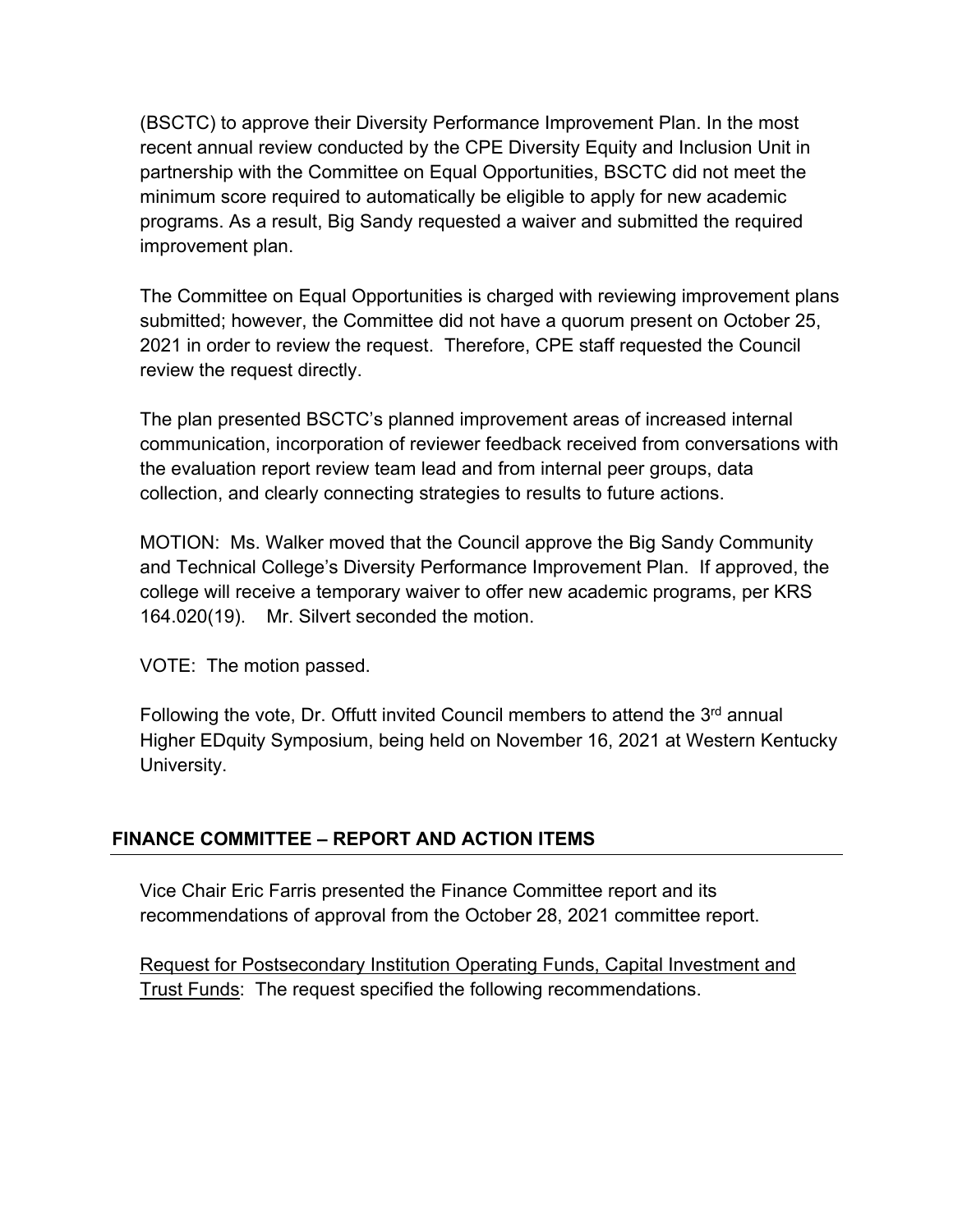| Component                               | <b>Fiscal</b><br>2022-23 | <b>Fiscal</b><br>2023-24 | <b>Biennial</b><br>Total |
|-----------------------------------------|--------------------------|--------------------------|--------------------------|
|                                         |                          |                          |                          |
| <b>Performance Funding</b>              | \$67,500,000             | \$90,000,000             | \$157,500,000            |
| <b>Pension Relief Funds</b>             | 2,209,900                | 4,419,800                | 6,629,700                |
| <b>KSU Land-Grant Program</b>           | 671,500                  | 671,500                  | 1,343,000                |
| Capital Investment                      |                          |                          |                          |
| <b>New Construction</b>                 | \$0                      | \$0                      | \$0                      |
| <b>Asset Preservation</b>               | 350,000,000              | 350,000,000              | 700,000,000              |
| - Debt Service                          | 25,217,000               | 50,434,000               | 75,651,000               |
| <b>Technology Infrastructure</b>        | 0                        | 0                        | 0                        |
| <b>Trust Funds</b>                      |                          |                          |                          |
| <b>Endowment Match Program</b>          | \$30,000,000             | \$30,000,000             | \$60,000,000             |
| - Debt Service                          | 2,418,000                | 4,836,000                | 7,254,000                |
| <b>Competitive Workforce Initiative</b> | 2,225,000                | 4,450,000                | 6,675,000                |

MOTION: Ms. Walker moved to approve the biennial budget request for 2022-24 Postsecondary Institution funds. Mr. Silvert seconded the motion.

VOTE: The motion passed.

### Request for CPE Agency Funds: The request specified the following recommendations.

| <b>Operating Funds</b>                                                                                      | Fiscal<br>2021-22 | Fiscal<br>2022-23                               | <b>Fiscal</b><br>2023-24          |
|-------------------------------------------------------------------------------------------------------------|-------------------|-------------------------------------------------|-----------------------------------|
| <b>Defined Calculations</b><br><b>SREB Doctoral Scholars</b><br><b>Expanded Duties and Responsibilities</b> | \$222,900         | \$214,900<br>50,000<br>1,032,500                | \$323,900<br>100,000<br>1,383,400 |
| <b>Education Continuum</b><br><b>Transitions and Early Postsecondary</b><br>Opportunities                   |                   | 1,280,500                                       | 3,280,500                         |
| <b>Healthcare Initiative</b>                                                                                |                   | \$20,000,000                                    | \$20,000,000                      |
| Capital Investment<br><b>Student Portal</b><br><b>Upgrade Regional Optical Network</b>                      |                   | Fiscal<br>2022-23<br>\$2,000,000<br>\$1,000,000 | <b>Fiscal</b><br>2023-24          |

MOTION: Mr. Weaver moved to approve the 2022-24 biennial budget request for CPE Agency funds. Mr. Nelson seconded the motion.

VOTE: The motion passed.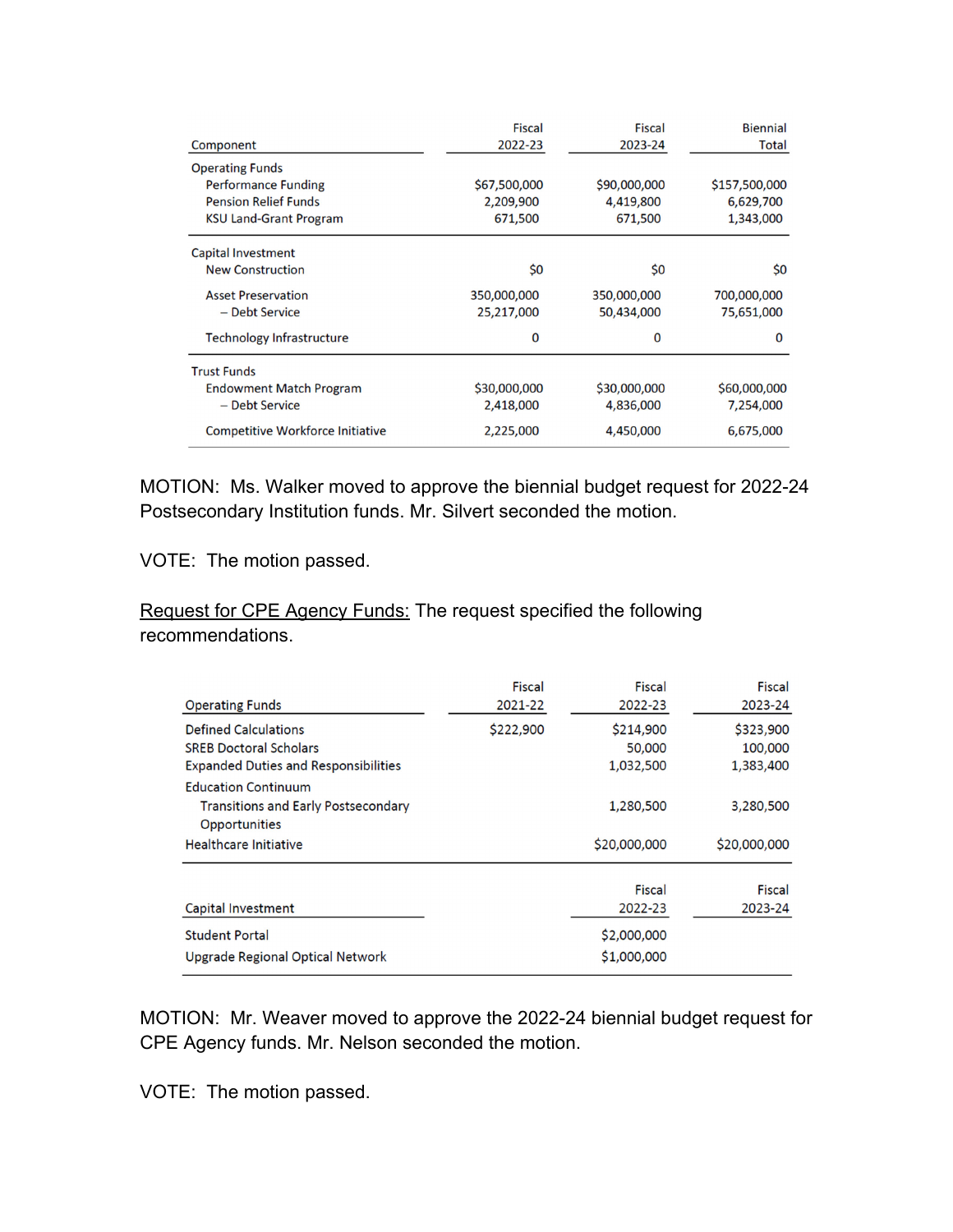# Special Appropriation Request: The request specified the following recommendations.

| <b>Funding Component</b>                                                                                    | <b>Fiscal Year</b><br>2021-22 | <b>Fiscal Year</b><br>2022-23 | <b>Fiscal Year</b><br>2023-24 |
|-------------------------------------------------------------------------------------------------------------|-------------------------------|-------------------------------|-------------------------------|
| <b>Additional Budget Requests:</b><br>Financial Stabilization Fund (NR)<br><b>Strategic Operating Funds</b> | \$23,000,000<br>0             | \$0<br>1,000,000              | \$0<br>1.000.000              |
| <b>Total Additional Requests</b>                                                                            | \$23,000,000                  | \$1,000,000                   | \$1,000,000                   |
|                                                                                                             |                               |                               |                               |

NR = Nonrecurring funds

MOTION: Ms. Walker moved to approve the Special Appropriation Request. Mr. Silvert seconded the motion.

VOTE: The motion passed. Mr. Weaver abstained from the vote.

# **ACADEMIC AND STRATEGIC INITIATIVES COMMITTEE – REPORT AND ACTION ITEMS**

Chair Lucas Mentzer presented the Academic and Strategic Initiatives Committee Report, and then asked staff to present on the new statewide strategic agenda up for approval as well as the 2021 Postsecondary Degrees and Credentials Report.

## Higher Education Matters: A Statewide Strategic Agenda for Kentucky Postsecondary Education, 2022-2030

Ms. Lee Nimocks, CPE's Vice President and Chief of Staff; Mr. Travis Muncie, CPE's Executive Director of Data, Research, and Advanced Analytics; and Ms. Melissa Young, Executive Director of Special Projects and Lead Writer; presented the key points of the 2022-30 Statewide Strategic Agenda for Kentucky Postsecondary Education. The agenda sets performance goals for students and institutions that reflect high expectations and standards, emphasizes continuous improvement, and supports technology-based solutions and innovative practices.

Building on previous agendas, "Higher Education Matters" is a blueprint for accelerating change and improvement in Kentucky's public postsecondary system. The strategic priorities identified represent the primary issues and top concerns as Kentucky faces the demographic, economic, and technological forces reshaping higher education.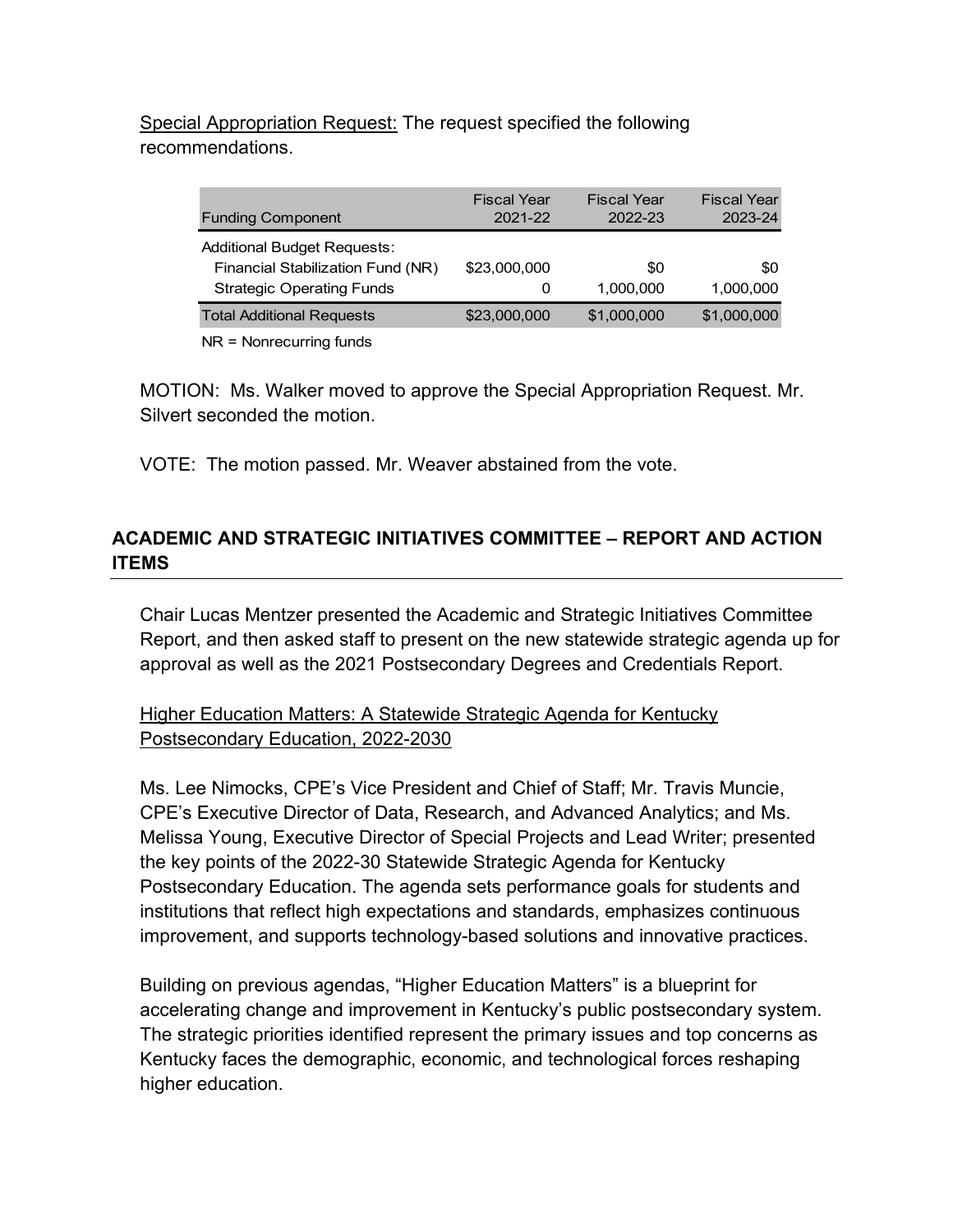The following areas lead the directives of the agenda:

- Overarching Goal: Kentucky will increase the percentage of its adult population with a high-quality postsecondary credential to 60% by the year 2030.
- Cross-cutting Priority: Equity Kentucky will ensure all students have equitable access to higher education and the necessary tools to complete their programs prepared for life and work.
- Statewide Priorities:
	- 1. Affordability Kentucky will ensure postsecondary education is affordable for all Kentuckians.
	- 2. Transitions Kentucky will ensure more students successfully transition to college prepared to succeed.
	- 3. Success Kentucky will ensure more students earn high-quality degrees and credentials.
	- 4. Talent Kentucky will increase talent and innovation to support our communities, employers and economy.
	- 5. Value Kentucky will improve public understanding that postsecondary education is key to greater opportunity and economic growth.

MOTION: The Academic and Strategic Initiatives Committee recommendation of approval served as the motion. A second was not needed.

VOTE: The motion passed.

# 2020-21 Postsecondary Degrees and Credentials Report

Mr. Muncie provided the key findings of the Kentucky's Degree and Credential Report, which describes the state of postsecondary education degree and credential attainment for 2020-21. Using data from the Kentucky Postsecondary Education Data System (KPEDS), the report details the number and types of credentials earned at Kentucky's public universities, the campuses of the Association of Independent Kentucky Colleges and Universities (AIKCU), and the Kentucky Community and Technical College System (KCTCS), and the final report will release in the coming weeks.

# **CAMPUS "GOOD NEWS" REPORTS**

Reports from the institutions were provided in the agenda materials.